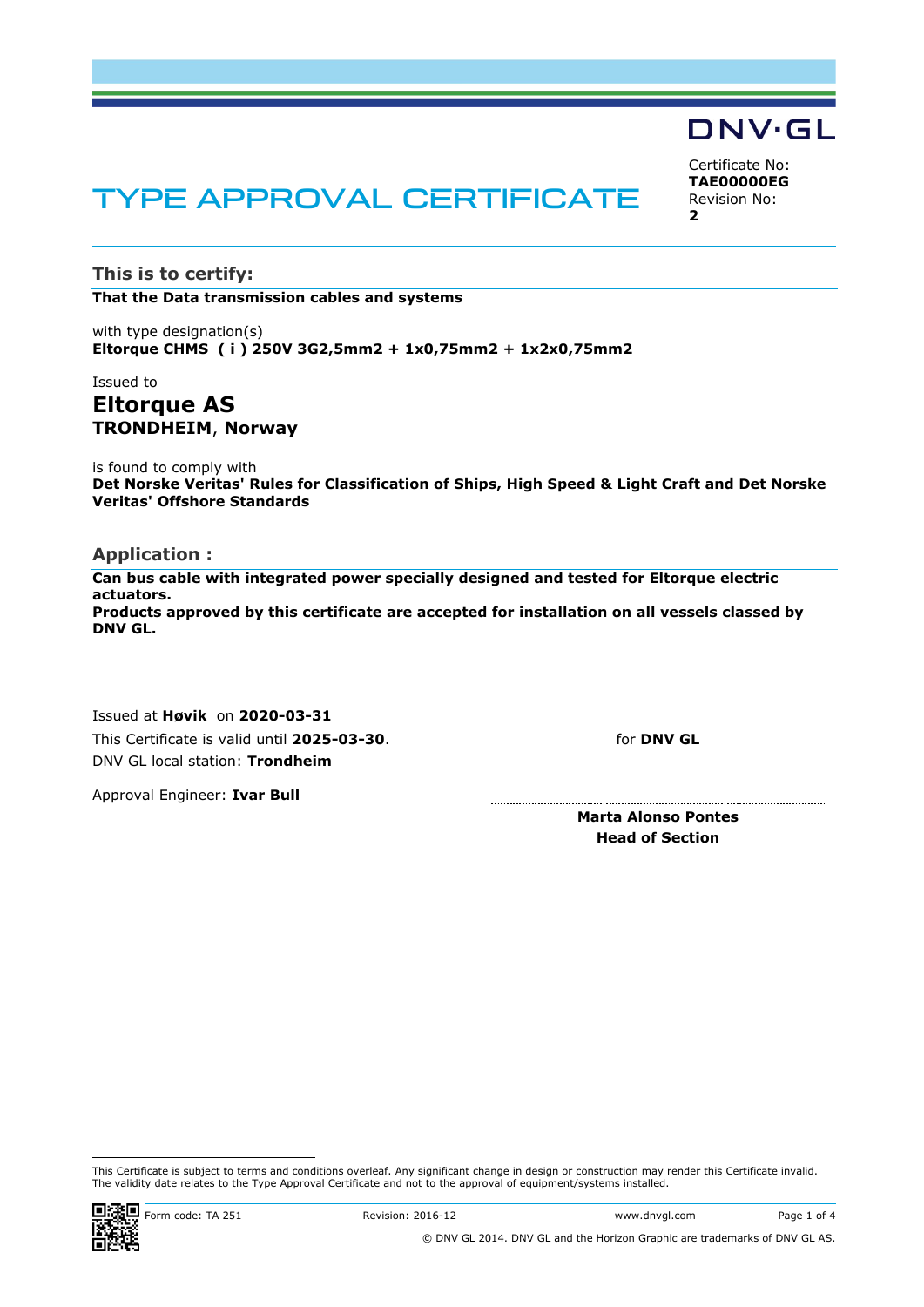Job Id: **262.1-019407-3**  Certificate No: **TAE00000EG** Revision No: **2** 

#### **Name & place of manufacturer :**

DNV Id. 10058877

## **Product description**

With screen (S): Eltorque CHMS ( i ) 250V 3G2,5mm2 + 1x0,75mm2 + 1x2x0,75mm2 – IEC 60092-376

| Can bus                              |                                         |  |  |
|--------------------------------------|-----------------------------------------|--|--|
| Conductors:                          | Plain or tinned stranded copper class 5 |  |  |
| Core insulation:                     | XI PF                                   |  |  |
| Screen:                              | AL/PET foil                             |  |  |
| Braid:                               | Tinned wire                             |  |  |
| Conductor for equal earth potential: |                                         |  |  |
| Conductor:                           | Plain or tinned stranded copper class 5 |  |  |
| Core insulation:                     | <b>XLPE</b>                             |  |  |
| <b>Power conductors:</b>             |                                         |  |  |
| Conductors:                          | Plain or tinned stranded copper class 5 |  |  |
| Insulation:                          | XI PF                                   |  |  |
| Laying up elements                   |                                         |  |  |
| Inner covering (if any)              | PET or textile foil                     |  |  |
| Outer sheath:                        | SHF1                                    |  |  |
|                                      |                                         |  |  |

Table 107-Cable specifications as per IEC 61158-2 ed. 1 (2010-10): Industrial communication networks. Fieldbus specifications. Part 2: Physical layer specifications and service definition

| <b>Cable parameter</b>                        | <b>Type A</b>            | <b>Type B</b>            | <b>CANBUS</b><br><b>HYBRID HF</b> |
|-----------------------------------------------|--------------------------|--------------------------|-----------------------------------|
| Impedance                                     | 135 to 165 $\Omega$      | 100 to 130 Ω             | $120 \Omega$                      |
|                                               | $(f = 3 to 20)$          | (f > 100kHz)             |                                   |
|                                               | MHz)                     |                          |                                   |
| Capacity                                      | $<$ 30 pF/m              | $< 60$ pF/m              | 50 pF/m                           |
| Resistance                                    | $< 110 \Omega/km$        | not specified            | $<$ 26 $\Omega$ / km              |
|                                               |                          |                          | (plain copper)                    |
| Conductor cross-sectional area                | $> 0,34$ mm <sup>2</sup> | $> 0.22$ mm <sup>2</sup> | $0,75$ mm <sup>2</sup>            |
| Colour of sheath non-IS                       | Violet                   | Not specified            | Green with                        |
|                                               |                          |                          | violet stripe                     |
| Colour of inner cable conductor A (RxD/TxD-N) | Green                    | Not specified            |                                   |
| Colour inner cable conductor B (RxD/TxD-P)    | Red                      | Not specified            |                                   |

Table 108-Maximum cable length for the different transmission speeds

| <b>Item</b>       | Unit   |      |      |       |       | <b>Value</b> |      |                 |      |       |
|-------------------|--------|------|------|-------|-------|--------------|------|-----------------|------|-------|
| Data rate         | kbit/s | 9.6  | 19,2 | 93,75 | 187.5 | 500          | 1500 | 3000            | 6000 | 12000 |
| <b>Cable type</b> | m      | 1200 | 1200 | 1200  | 1000  | 400          | 200  | 100             | 100  | 100   |
|                   |        |      |      |       |       |              |      |                 |      |       |
| <b>Cable type</b> | m      | 1200 | 1200 | 1200  | 600   | 200          | 70   | Not permissible |      |       |
| В                 |        |      |      |       |       |              |      |                 |      |       |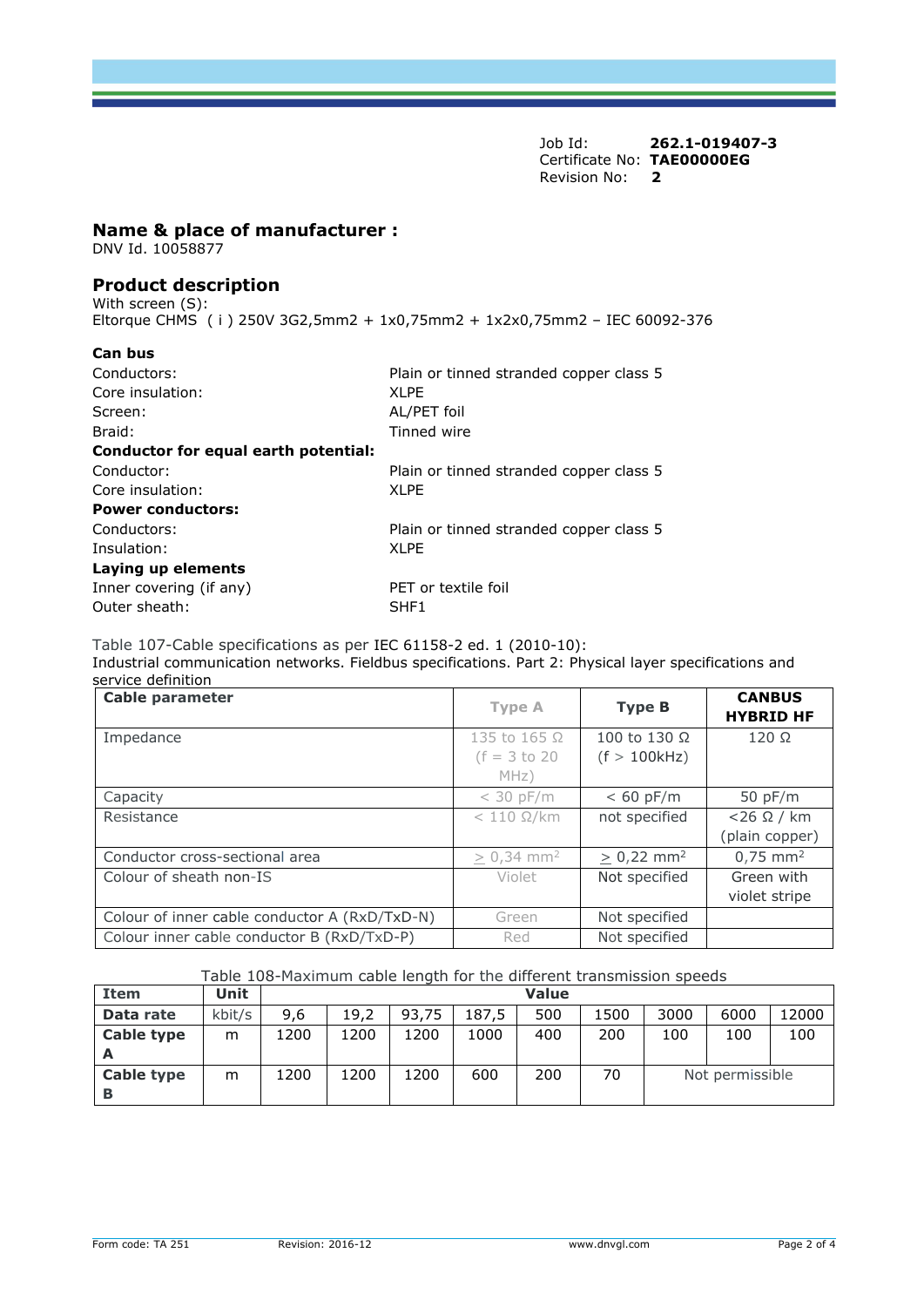Job Id: **262.1-019407-3**  Certificate No: **TAE00000EG** Revision No: **2** 

## **Application/Limitation**

The requirements of SOLAS Amendments Chapter II-1, Part D, Reg. 45, 5.2 (provision to be taken to limit Fire Propagation along Bunches of Cables or Wires) are fulfilled without any additional measures.

Signal integrity of CAN bus Hybrid cable is tested together with actuators for robustness against electromagnetic noise. Noise is injected into power wire and screen as well as from nearby VFD cable laid along hybrid cable. No communication errors observed.

# **Type Approval documentation**

## **Tests carried out**

| <b>Standard</b> | <b>Release</b> | <b>General description</b>                   | <b>Limitation</b>       |
|-----------------|----------------|----------------------------------------------|-------------------------|
| IEC 60332-3-24  | 2018-07        | Tests on electric and optical fibre cables   | Charred portion of      |
|                 |                | under fire conditions - Part 3-24: Test for  | sample does not exceed  |
|                 |                | vertical flame spread of vertically-         | 2,5m above bottom       |
|                 |                | mounted bunched wires or cables -            | edge of burner.         |
|                 |                | Category C                                   |                         |
| IEC 60754-1     | $2011 - 11$    | Test on gases evolved during combustion      | Low Halogen:            |
|                 |                | of materials from cables - Determination     | <0,5% Halogen           |
|                 |                | of the amount of halogen acid gas            |                         |
| IEC 60754-2     | $2011 - 11$    | Test on gases evolved during combustion      | Halogen free:           |
|                 |                | of materials from cables - Determination     | pH > 4,3                |
|                 |                | of the degree of acidity of gases evolved    | Conductivity <          |
|                 |                | during the combustion of materials taken     | $10\mu$ S/mm            |
|                 |                | from electric cables by measuring pH and     |                         |
|                 |                | condctivity                                  |                         |
| IEC 61034-1/2   | 2013-07        | Measurement of smoke density of cables       | Light transmittance >   |
|                 | 2013-09        | burning under defined conditions -           | 60%                     |
|                 |                | Test apparatus, procedure and                |                         |
|                 |                | requirements                                 |                         |
| IEC 61158-2 ed. | 2010-10        | Industrial communication networks.           | Cable specifications as |
| $\mathbf{1}$    |                | Fieldbus specifications. Part 2: Physical    | per item 22.1.2.2       |
|                 |                | layer specifications and service definition. |                         |
| IEC 60684-2     | 2011-08        | Flexible insulating sleeving - Part 2:       | $HCl + HBr + HJ$ max    |
|                 |                | Methods of test                              | 0,5%                    |
|                 |                | Clause 45.1 Methods of determination of      | [0,014% can be          |
|                 |                | low levels of chlorine, ans/or Bromine       | detected]               |
|                 |                | and/or iodine                                |                         |
|                 |                | Clause 45.2 Methods of determination of      | HF max $0,1\%$          |
|                 |                | low levels of fluorine                       | [0,02% can be           |
|                 |                |                                              | detected]               |
| <b>EMC</b> test | $2016 -$       | Robustness measurement on Hybrid Marin       | No communication        |
|                 | $09 - 15$      | cable issued by Sintef Energi AS ver. 1.0    | errors observed at CAN  |
|                 |                | dated 2016-09-15                             | bus cable during test.  |